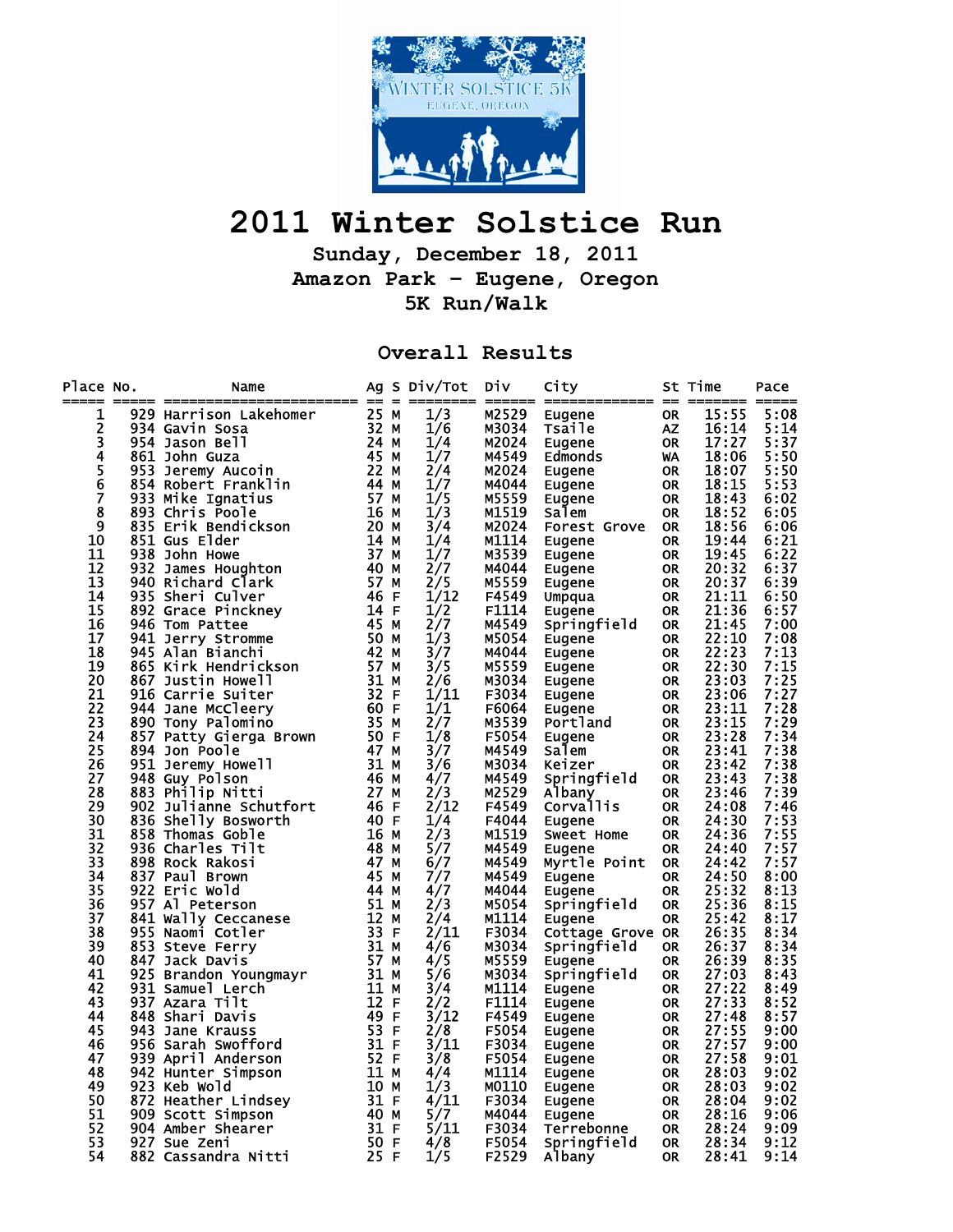| 55  | 899 Noah Rattner        | 24<br>M                      | 4/4   | M2024 | West Linn         | <b>OR</b> | 28:44       | 9:15        |
|-----|-------------------------|------------------------------|-------|-------|-------------------|-----------|-------------|-------------|
| 56  | 852 Jeremy Embree       | 35<br>м                      | 3/7   | M3539 | Eugene            | <b>OR</b> | 28:44       | 9:15        |
| 57  | 833 Therese Bauer       | 49<br>-F                     | 4/12  | F4549 | Eugene            | <b>OR</b> | 28:49       | 9:17        |
| 58  | 834 Tom Beckstrand      | 58<br>м                      | 5/5   | M5559 | Eugene            | <b>OR</b> | 29:06       | 9:22        |
| 59  | 838 Jim Buckley         | 36 M                         | 4/7   | M3539 | Eugene            | <b>OR</b> | 29:08       | 9:23        |
| 60  | 896 Jim Quisenberry     | 51 M                         | 3/3   | M5054 | Eugene            | <b>OR</b> | 29:08       | 9:23        |
| 61  | 849 Gwen Drake          | 58<br>F                      | 1/4   | F5559 | Eugene            | <b>OR</b> | 29:21       | 9:27        |
| 62  | 877 Jodie Mooney        | 49<br>F                      | 5/12  | F4549 | Eugene            | <b>OR</b> | 29:31       | 9:30        |
| 63  | 856 Anne Fuller         | 55<br>F                      | 2/4   | F5559 | Eugene            | <b>OR</b> | 29:53       | 9:37        |
| 64  | 866 Julie Hensley       | 53<br>F                      | 5/8   | F5054 | Lincoln City      | <b>OR</b> | 29:54       | 9:38        |
| 65  | 918 Philip Suth         | 16<br>м                      | 3/3   | M1519 | Eugene            | <b>OR</b> | 30:20       | 9:46        |
| 66  | 897 Ann Rakosi          | 48<br>F                      | 6/12  | F4549 |                   |           | 30:41       | 9:53        |
| 67  |                         | 17                           |       |       | Myrtle Point      | <b>OR</b> | 30:47       |             |
|     | 926 Justine Zeni        | F                            | 1/1   | F1519 | Springfield       | <b>OR</b> |             | 9:55        |
| 68  | 917 Gabi Suth           | 45<br>F                      | 7/12  | F4549 | Eugene            | <b>OR</b> | 30:50       | 9:56        |
| 69  | 868 Matt Howell         | 35<br>M                      | 5/7   | M3539 | Eugene            | <b>OR</b> | 30:54       | 9:57        |
| 70  | 920 Leslie Thomas       | 33<br>F                      | 6/11  | F3034 | Eugene            | <b>OR</b> | 31:18       | 10:05       |
| 71  | 930 Barb Lerch          | 46<br>F                      | 8/12  | F4549 | Eugene            | <b>OR</b> | 31:40       | 10:12       |
| 72  | 901 Elsa Schutfort      | $\overline{\mathbf{8}}$<br>F | 1/1   | F0110 | Corvallis         | <b>OR</b> | 31:46       | 10:14       |
| 73  | 881 Brinda Narayan-Wold | 45<br>F                      | 9/12  | F4549 | Eugene            | <b>OR</b> | 31:59       | 10:18       |
| 74  | 891 Lindsey Petersen    | 48<br>$\mathsf F$            | 10/12 | F4549 | Eugene            | <b>OR</b> | 32:08       | 10:21       |
| 75  | 843 Ted Cooper          | 44<br>м                      | 6/7   | M4044 | Eugene            | <b>OR</b> | 32:09       | 10:21       |
| 76  | 876 Anne McGrail        | 50<br>F                      | 6/8   | F5054 | Eugene            | <b>OR</b> | 32:25       | 10:26       |
| 77  | 870 Lynn Lary           | 45<br>F                      | 11/12 | F4549 | Eugene            | <b>OR</b> | 32:29       | 10:28       |
| 78  | 842 Katie Clark         | 31<br>F                      | 7/11  | F3034 | <b>Corvallis</b>  | <b>OR</b> | 32:33       | 10:29       |
| 79  | 928 Jo Schutte          | 39<br>F                      | 1/9   | F3539 | Springfield       | <b>OR</b> | 32:34       | 10:29       |
| 80  | 949 Misty Griesi        | 33<br>F                      | 8/11  | F3034 | Springfield       | <b>OR</b> |             | 32:46 10:33 |
| 81  | 947 Casey Mellnik       | 24<br>F                      | 1/4   | F2024 | Portland          | <b>OR</b> |             | 32:51 10:35 |
| 82  | 908 Andrea Simpson      | 40<br>F                      | 2/4   | F4044 |                   | <b>OR</b> |             | 32:54 10:36 |
|     |                         | 38                           |       |       | Eugene            |           |             |             |
| 83  | 850 Robyn Eddy          | F                            | 2/9   | F3539 | Eugene            | <b>OR</b> |             | 33:01 10:38 |
| 84  | 846 Suzanne Dalton      | 56<br>F                      | 3/4   | F5559 | <b>Corvallis</b>  | <b>OR</b> |             | 33:42 10:51 |
| 85  | 859 Katie Graybill      | 22<br>F                      | 2/4   | F2024 | <b>Bellingham</b> | WA        |             | 33:46 10:52 |
| 86  | 910 Jolinda Smith       | 43<br>$\mathsf F$            | 3/4   | F4044 | Eugene            | <b>OR</b> |             | 34:03 10:58 |
| 87  | 906 Bobbie Lynn Sherman | 32 F                         | 9/11  | F3034 | O Fallon          | IL        |             | 34:28 11:06 |
| 88  | 907 Coleman Sherman     | 29<br>М                      | 3/3   | M2529 | O Fallon          | IL        |             | 34:29 11:06 |
| 89  | 887 Al Oppliger         | 79<br>М                      | 1/1   | M7579 | Monmouth          | <b>OR</b> |             | 34:47 11:12 |
| 90  | 886 Tim Oliver          | 43<br>М                      | 7/7   | M4044 | Portland          | <b>OR</b> |             | 34:50 11:13 |
| 91  | 885 Andrew Oliver       | - 8<br>М                     | 2/3   | M0110 | Portland          | <b>OR</b> | 34:51 11:13 |             |
| 92  | 911 Jason St Clair      | 32<br>М                      | 6/6   | M3034 | Springfield       | <b>OR</b> |             | 34:55 11:15 |
| 93  | 912 Sebastian St Clair  | $_{\rm 8}$<br>м              | 3/3   | M0110 | Springfield       | <b>OR</b> |             | 34:56 11:15 |
| 94  | 950 Krista St Clair     | 31<br>F                      | 10/11 | F3034 | Springfield       | <b>OR</b> |             | 35:03 11:17 |
| 95  | 878 Lawrence Morris     | 35<br>м                      | 6/7   | M3539 | Bend              | <b>OR</b> |             | 35:05 11:18 |
| 96  | 919 Steve Suth          | 63<br>М                      | 1/2   | M6064 | Eugene            | <b>OR</b> | 35:33       | 11:27       |
| 97  | 900 Amber Rohrer        | 35<br>F                      | 3/9   | F3539 | Eugene            | <b>OR</b> | 35:36       | 11:28       |
| 98  |                         | 37<br>F                      | 4/9   | F3539 |                   | <b>OR</b> | 35:38       | 11:28       |
|     | 905 Tanya Sheehan       | 51                           | 7/8   |       | Eugene            |           |             |             |
| 99  | 915 Dawn Strong         | F                            |       | F5054 | Eugene            | <b>OR</b> |             | 35:46 11:31 |
| 100 | 924 Leea Youngblood     | 25<br>F                      | 2/5   | F2529 | Washougal         | WA        | 35:47       | 11:31       |
| 101 | 869 Robin Lamp          | 30<br>F                      | 11/11 | F3034 | Sweet Home        | <b>OR</b> | 37:17       | 12:00       |
| 102 | 880 Nikki Mundt         | 35<br>F                      | 5/9   | F3539 | Sweet Home        | <b>OR</b> | 37:17       | 12:00       |
| 103 | 874 Shelby Martinson    | 37<br>F                      | 6/9   | F3539 | Washougal         | WA        | 38:23       | 12:22       |
| 104 | 895 Leslie Pyeatt       | 51<br>F                      | 8/8   | F5054 | Cottage Grove OR  |           | 38:29       | 12:23       |
| 105 | 913 Brenda Stoops       | 37 F                         | 7/9   | F3539 | Salem             | <b>OR</b> |             | 38:46 12:29 |
| 106 | 862 Tami Hall           | 44<br>F                      | 4/4   | F4044 | Springfield       | <b>OR</b> | 41:14 13:17 |             |
| 107 | 863 Tom Hall            | 38 M                         | 7/7   | M3539 | Springfield       | 0R        | 41:14 13:17 |             |
| 108 | 875 Laurie Matsen       | 58<br>F                      | 4/4   | F5559 | Springfield       | <b>OR</b> | 41:28 13:21 |             |
| 109 | 845 Michael Dalton      | 63<br>м                      | 2/2   | M6064 | Corvallis         | <b>OR</b> | 44:10 14:13 |             |
| 110 | 864 Christy Harris      | 26<br>F                      | 3/5   | F2529 | Eugene            | <b>OR</b> | 44:49 14:26 |             |
| 111 | 860 Patty Graybill      | 46<br>F                      | 12/12 | F4549 | <b>Woodland</b>   | WA        | 44:50 14:26 |             |
| 112 | 888 Jayne Oppliger      | 71<br>F                      | 1/1   | F7074 | Monmouth          | <b>OR</b> | 47:46 15:23 |             |
| 113 | 839 Gretchen Carmack    | 35<br>F                      | 8/9   | F3539 | Terrebonne        | <b>OR</b> |             | 50:05 16:08 |
| 114 |                         | 35                           |       |       |                   |           |             |             |
|     | 903 Rochelle Seaton     | F                            | 9/9   | F3539 | <b>Dallas</b>     | TX        |             | 50:07 16:08 |
| 115 | 884 Tori Obermeyer      | 23<br>F                      | 3/4   | F2024 | Eugene            | <b>OR</b> |             | 53:11 17:07 |
| 116 | 871 Melissa Leach       | 29<br>F                      | 4/5   | F2529 | Springfield       | <b>OR</b> |             | 53:13 17:08 |
| 117 | 952 Lauren Crofut       | 23<br>F                      | 4/4   | F2024 | Eugene            | <b>OR</b> |             | 53:15 17:09 |
| 118 | 844 Jamie Cox           | 28<br>F                      | 5/5   | F2529 | Eugene            | <b>OR</b> |             | 57:05 18:23 |

## **Results By Age Group**

| MALE AGE GROUP: 1 TO 10<br>1 Keb Wold<br>2 Andrew Oliver<br>FEMALE AGE GROUP: 1 TO 10<br>1 Elsa Schutfort<br>MALE AGE GROUP: 11 TO 14 | 10<br>8<br>8.           | 28:03 9:02<br>34:51 11:13<br>31:46 10:14 |      | 3 Sebastian St Clair               | 8.       | 34:56 11:15         |      |
|---------------------------------------------------------------------------------------------------------------------------------------|-------------------------|------------------------------------------|------|------------------------------------|----------|---------------------|------|
| <b>1 Gus Elder</b><br>2 Wally Ceccanese                                                                                               | 14<br>$12 \overline{ }$ | 19:44<br>25:42 8:17                      | 6:21 | 3 Samuel Lerch<br>4 Hunter Simpson | 11<br>11 | 27:22 8:49<br>28:03 | 9:02 |
| FEMALE AGE GROUP: 11 TO 14<br>1 Grace Pinckney<br>MALE AGE GROUP: 15 TO 19                                                            | 14                      | 21:36 6:57                               |      | 2 Azara Tilt                       | 12       | 27:33 8:52          |      |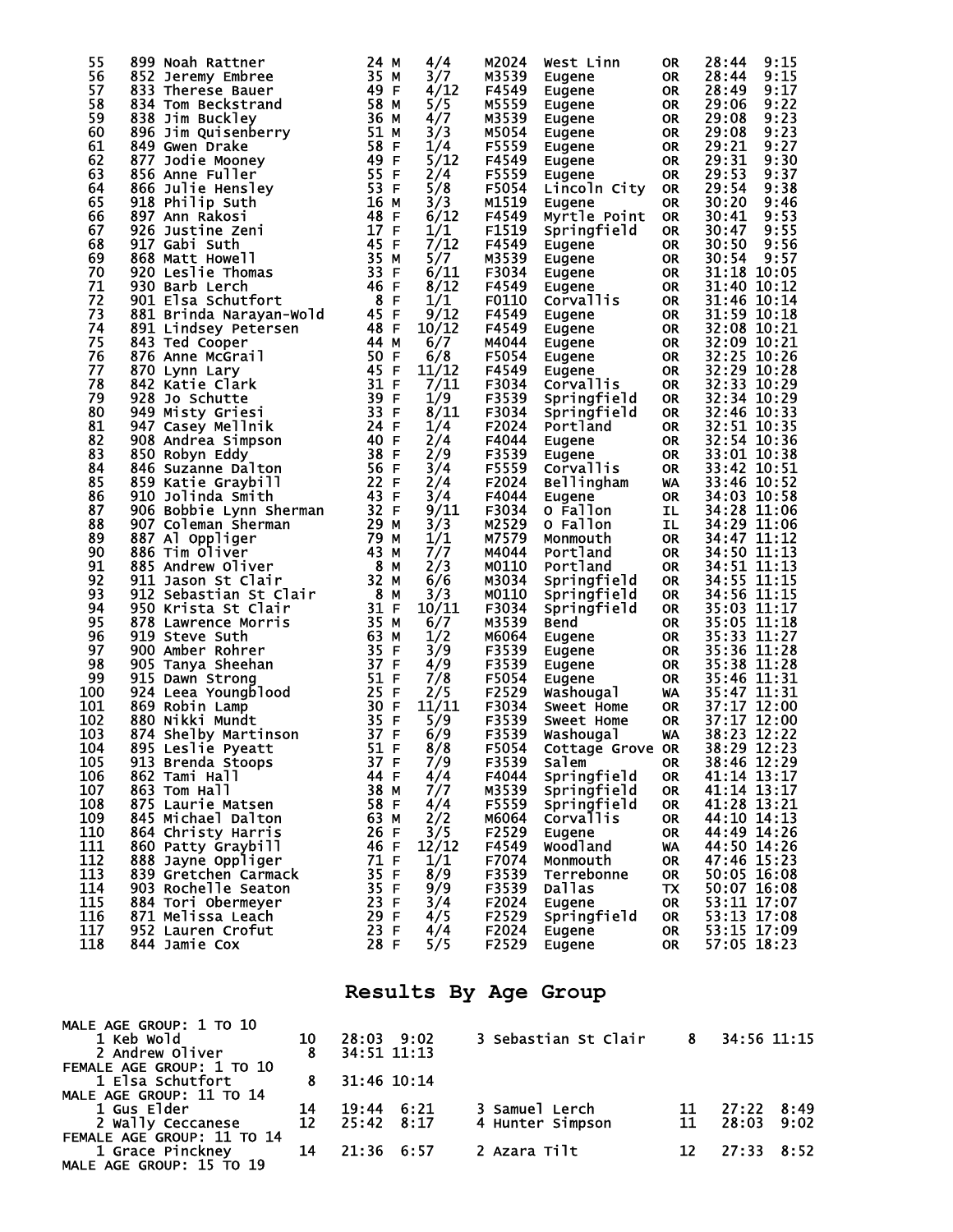| <b>1 Chris Poole</b><br>2 Thomas Goble                              | 16<br>16       | 18:52<br>24:36             | 6:05<br>7:55                | 3 Philip Suth                           | 16        | 30:20                        | 9:46         |
|---------------------------------------------------------------------|----------------|----------------------------|-----------------------------|-----------------------------------------|-----------|------------------------------|--------------|
| FEMALE AGE GROUP: 15 TO 19<br>1 Justine Zeni                        | 17             | 30:47                      | 9:55                        |                                         |           |                              |              |
| MALE AGE GROUP: 20 TO 24<br>1 Jason Bell<br>2 Jeremy Aucoin         | 24<br>22       | 17:27<br>18:07             | 5:37<br>5:50                | 3 Erik Bendickson<br>4 Noah Rattner     | 20<br>24  | 18:56 6:06<br>28:44          | 9:15         |
| FEMALE AGE GROUP: 20 TO 24<br>1 Casey Mellnik<br>2 Katie Graybill   | 24<br>22       |                            | 32:51 10:35<br>33:46 10:52  | 3 Tori Obermeyer<br>4 Lauren Crofut     | 23<br>23  | 53:11 17:07<br>53:15 17:09   |              |
| MALE AGE GROUP: 25 TO 29<br>1 Harrison Lakehomer                    | 25             | 15:55                      | 5:08                        | 3 Coleman Sherman                       | 29        | 34:29 11:06                  |              |
| 2 Philip Nitti<br>FEMALE AGE GROUP: 25 TO 29<br>1 Cassandra Nitti   | 27<br>25       | 23:46<br>28:41             | 7:39<br>9:14                | 4 Melissa Leach                         | 29        | 53:13 17:08                  |              |
| 2 Leea Youngblood<br>3 Christy Harris<br>MALE AGE GROUP: 30 TO 34   | 25<br>26       | 44:49 14:26                | 35:47 11:31                 | 5 Jamie Cox                             | 28        | 57:05 18:23                  |              |
| 1 Gavin Sosa<br>2 Justin Howell                                     | 32<br>31       | 16:14<br>23:03             | 5:14<br>7:25                | 4 Steve Ferry<br>5 Brandon Youngmayr    | 31<br>31  | 26:37<br>27:03               | 8:34<br>8:43 |
| 3 Jeremy Howell<br>FEMALE AGE GROUP: 30 TO 34<br>1 Carrie Suiter    | 31<br>32       | 23:42<br>23:06             | 7:38<br>7:27                | 6 Jason St Clair<br>7 Katie Clark       | 32<br>31  | 34:55 11:15<br>32:33 10:29   |              |
| 2 Naomi Cotler<br>3 Sarah Swofford                                  | 33<br>31       | 26:35<br>27:57             | 8:34<br>9:00                | 8 Misty Griesi<br>9 Bobbie Lynn Sherman | 33<br>32  | 32:46 10:33<br>34:28 11:06   |              |
| 4 Heather Lindsey<br>5 Amber Shearer<br>6 Leslie Thomas             | 31<br>31<br>33 | 28:04<br>28:24             | 9:02<br>9:09<br>31:18 10:05 | 10 Krista St Clair<br>11 Robin Lamp     | 31<br>30  | 35:03 11:17<br>$37:17$ 12:00 |              |
| MALE AGE GROUP: 35 TO 39<br>1 John Howe                             | 37             | 19:45                      | 6:22                        | 5 Matt Howell                           | 35        | 30:54 9:57                   |              |
| 2 Tony Palomino<br>3 Jeremy Embree                                  | 35<br>35       | 23:15<br>28:44             | 7:29<br>9:15                | 6 Lawrence Morris<br>7 Tom Hall         | 35<br>38  | 35:05 11:18<br>41:14 13:17   |              |
| 4 Jim Buckley<br>FEMALE AGE GROUP: 35 TO 39<br>1 Jo Schutte         | 36<br>39       | 29:08                      | 9:23<br>32:34 10:29         | 6 Shelby Martinson                      | 37        | 38:23 12:22                  |              |
| 2 Robyn Eddy<br>3 Amber Rohrer                                      | 38<br>35       | 33:01 10:38<br>35:36 11:28 |                             | 7 Brenda Stoops<br>8 Gretchen Carmack   | 37<br>35  | 38:46 12:29<br>50:05 16:08   |              |
| 4 Tanya Sheehan<br>5 Nikki Mundt<br>MALE AGE GROUP: 40 TO 44        | 37<br>35       | 35:38 11:28                | 37:17 12:00                 | 9 Rochelle Seaton                       | 35        | 50:07 16:08                  |              |
| 1 Robert Franklin<br>2 James Houghton                               | 44<br>40       | 18:15<br>20:32             | 5:53<br>6:37                | 5 Scott Simpson<br>6 Ted Cooper         | 40<br>44  | 28:16 9:06<br>32:09 10:21    |              |
| 3 Alan Bianchi<br>4 Eric Wold                                       | 42<br>44       | 22:23<br>25:32             | 7:13<br>8:13                | 7 Tim Oliver                            | 43        | 34:50 11:13                  |              |
| FEMALE AGE GROUP: 40 TO 44<br>1 Shelly Bosworth<br>2 Andrea Simpson | 40<br>40       | 24:30                      | 7:53<br>32:54 10:36         | 3 Jolinda Smith<br>4 Tami Hall          | 43<br>44  | 34:03 10:58<br>41:14 13:17   |              |
| MALE AGE GROUP: 45 TO 49<br>1 John Guza                             | 45             | 18:06                      | 5:50                        | 5 Charles Tilt                          | 48        | 24:40                        | 7:57         |
| 2 Tom Pattee<br>3 Jon Poole                                         | 45<br>47       | 21:45 7:00<br>23:41 7:38   |                             | 6 Rock Rakosi<br>7 Paul Brown           | 47<br>45  | 24:42 7:57<br>24:50 8:00     |              |
| 4 Guy Polson<br>FEMALE AGE GROUP: 45 TO 49                          | 46             | 23:43                      | 7:38                        |                                         |           |                              |              |
| 1 Sheri Culver<br>2 Julianne Schutfort                              | 46<br>46       | 21:11<br>24:08             | 6:50<br>7:46                | 7 Gabi Suth<br>8 Barb Lerch             | 45<br>-46 | 30:50 9:56<br>31:40 10:12    |              |
| 3 Shari Davis                                                       | 49             | 27:48                      | 8:57                        | 9 Brinda Narayan-Wold                   | - 45      | 31:59 10:18                  |              |
| 4 Therese Bauer<br>5 Jodie Mooney                                   | 49<br>49       | 28:49<br>29:31             | 9:17<br>9:30                | 10 Lindsey Petersen 48<br>11 Lynn Lary  | - 45      | 32:08 10:21<br>32:29 10:28   |              |
| 6 Ann Rakosi                                                        | 48             | 30:41                      | 9:53                        | 12 Patty Graybill 46                    |           | 44:50 14:26                  |              |
| MALE AGE GROUP: 50 TO 54<br>1 Jerry Stromme                         | 50             | 22:10                      | 7:08                        | 3 Jim Quisenberry                       | 51        | 29:08                        | 9:23         |
| 2 Al Peterson                                                       | 51             | 25:36                      | 8:15                        |                                         |           |                              |              |
| FEMALE AGE GROUP: 50 TO 54<br>1 Patty Gierga Brown                  | 50             | 23:28                      | 7:34                        | 5 Julie Hensley                         | 53        | 29:54 9:38                   |              |
| 2 Jane Krauss                                                       | 53<br>52       | 27:55<br>27:58             | 9:00<br>9:01                | 6 Anne McGrail                          | 50<br>51  | 32:25 10:26<br>35:46 11:31   |              |
| 3 April Anderson<br>4 Sue Zeni                                      | 50             | 28:34                      | 9:12                        | 7 Dawn Strong<br>8 Leslie Pyeătt        | 51        | 38:29 12:23                  |              |
| MALE AGE GROUP: 55 TO 59<br>1 Mike Ignatius                         | 57             | 18:43                      | 6:02                        | 4 Jack Davis                            | 57        | 26:39 8:35                   |              |
| 2 Richard Clark<br>3 Kirk Hendrickson                               | 57<br>57       | 20:37<br>22:30             | 6:39<br>7:15                | 5 Tom Beckstrand                        | 58        | 29:06                        | 9:22         |
| FEMALE AGE GROUP: 55 TO 59<br>1 Gwen Drake                          | 58             | 29:21                      | 9:27                        | 3 Suzanne Dalton                        | 56        | 33:42 10:51                  |              |
| 2 Anne Fuller<br>MALE AGE GROUP: 60 TO 64                           | 55             | 29:53                      | 9:37                        | 4 Laurie Matsen                         | 58        | 41:28 13:21                  |              |
| 1 Steve Suth<br>FEMALE AGE GROUP: 60 TO 64                          | 63             |                            | 35:33 11:27                 | 2 Michael Dalton                        | 63        | 44:10 14:13                  |              |
| 1 Jane McCleery<br>FEMALE AGE GROUP: 70 TO 74                       | 60             | 23:11 7:28                 |                             |                                         |           |                              |              |
| 1 Jayne Oppliger                                                    | 71             | 47:46 15:23                |                             |                                         |           |                              |              |